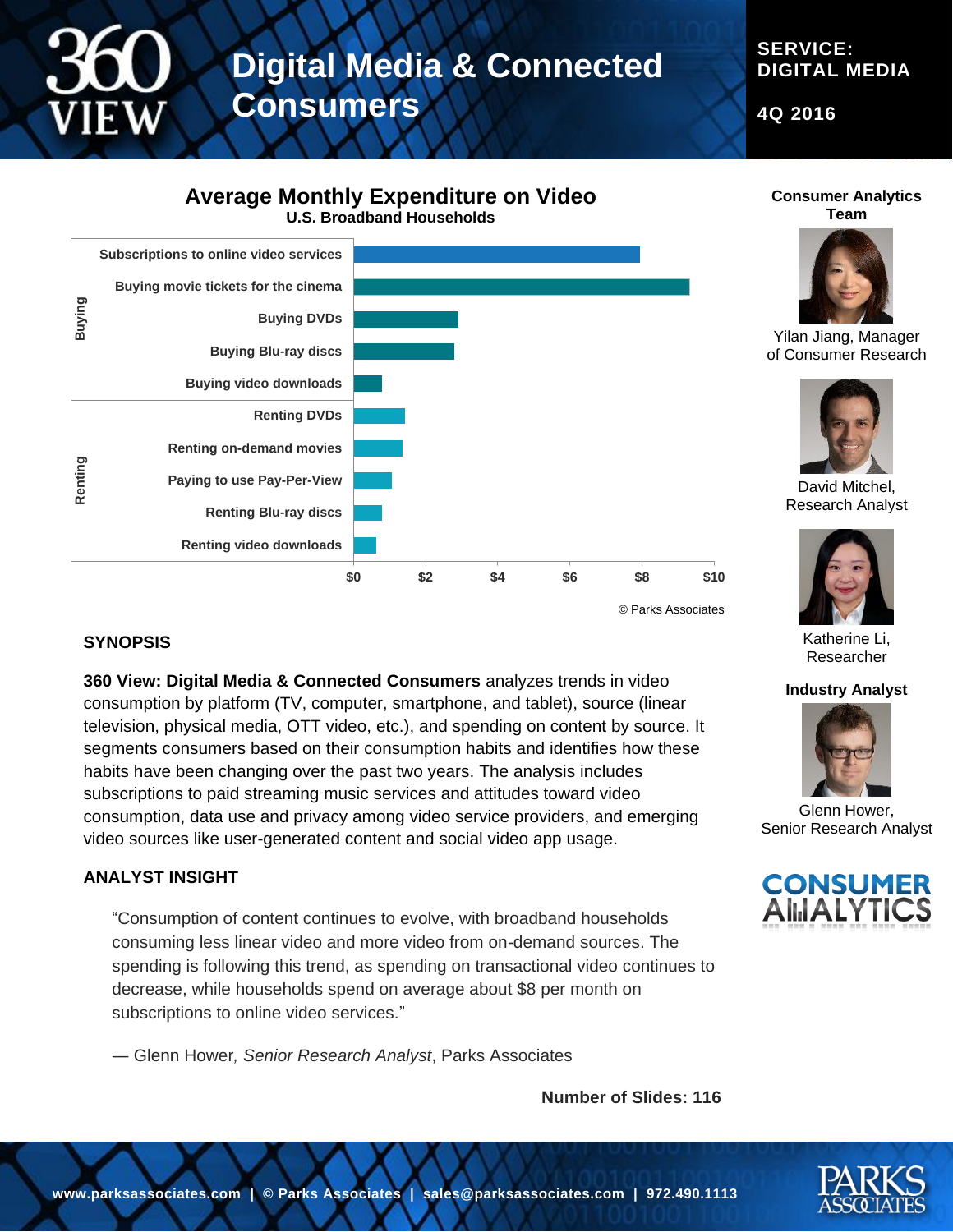

# **Digital Media & Connected Consumers**

# **SERVICE: DIGITAL MEDIA**

**4Q 2016**

# **CONTENTS**

**About the Research**

**Previous Research**

**Industry Insight**

**Key Findings**

**Recommendations**

### **Trends in Video Consumption by Device Platform:**

- Use of Devices for Video (2010 2016)
- Total Average Video Consumption by Platform (2010 - 2016)
- Frequency of Watching Video on Specified Devices (Q3/16)
- Average Days per Month Watching Video on Specified Devices (Q3/16)
- Total Average Video Consumption on a TV Set (2010 - 2016)
- Avg. Weekly Hours of Video Consumption on a TV Set by Ownership of Internet-Connected Entertainment Devices (Q3/16)
- Average Weekly Number of Hours Watching Types of Video on a TV Set (Q3/16)
- Internet Video Consumption on TV Sets (2010 - 2016)
- Total Average Video Consumption On a Computer (2010 - 2016)
- Internet Video Consumption On a Computer (2010 - 2016)
- Average Weekly Number of Hours Watching Types of Video on a Computer (Q3/16)
- Average Weekly Number of Hours Watching Types of Video on a Mobile Phone (Q3/16)

• Average Weekly Number of Hours Watching Types of Video on a Tablet (Q3/16)

### **Trends in OTT Video:**

- Overall OTT Service Subscriptions (2013 2016)
- Watch Internet Videos by Platform (2015 2016)
- OTT Service Subscriptions (2012 2016)
- Number of OTT Service Subscriptions (2014 - 2016)
- Top 10 OTT Service Stacking Combinations (Q3/16)
- OTT Video Service Stacking (Q3/16)
- Use of Transactional Services (2015 2016)
- OTT Service Subscription Package (Q3/16)
- Subscription to OTT Packages (Q3/16)
- Age Breakdown of Netflix Service Subscribers (Q3/16)
- Household Income Breakdown of Netflix Service Subscribers (Q3/16)
- Age Breakdown of Hulu and Amazon Service Subscribers (Q3/16)
- Household Income Breakdown of Hulu or Amazon Subscribers (Q3/16)
- OTT Subscription Distribution Across Services (Q3/16)
- Demographic Profiles of OTT Service Subscribers of Different Service Types (Q3/16)
- Monthly Cost of Online Video Subscription by OTT Subscription (Q3/16)
- Pay-TV Subscription by OTT Subscription Package (Q3/16)

### **Trends in Video Expenditure:**

• Average Monthly Expenditure on Home Video Entertainment (2012 - 2016)

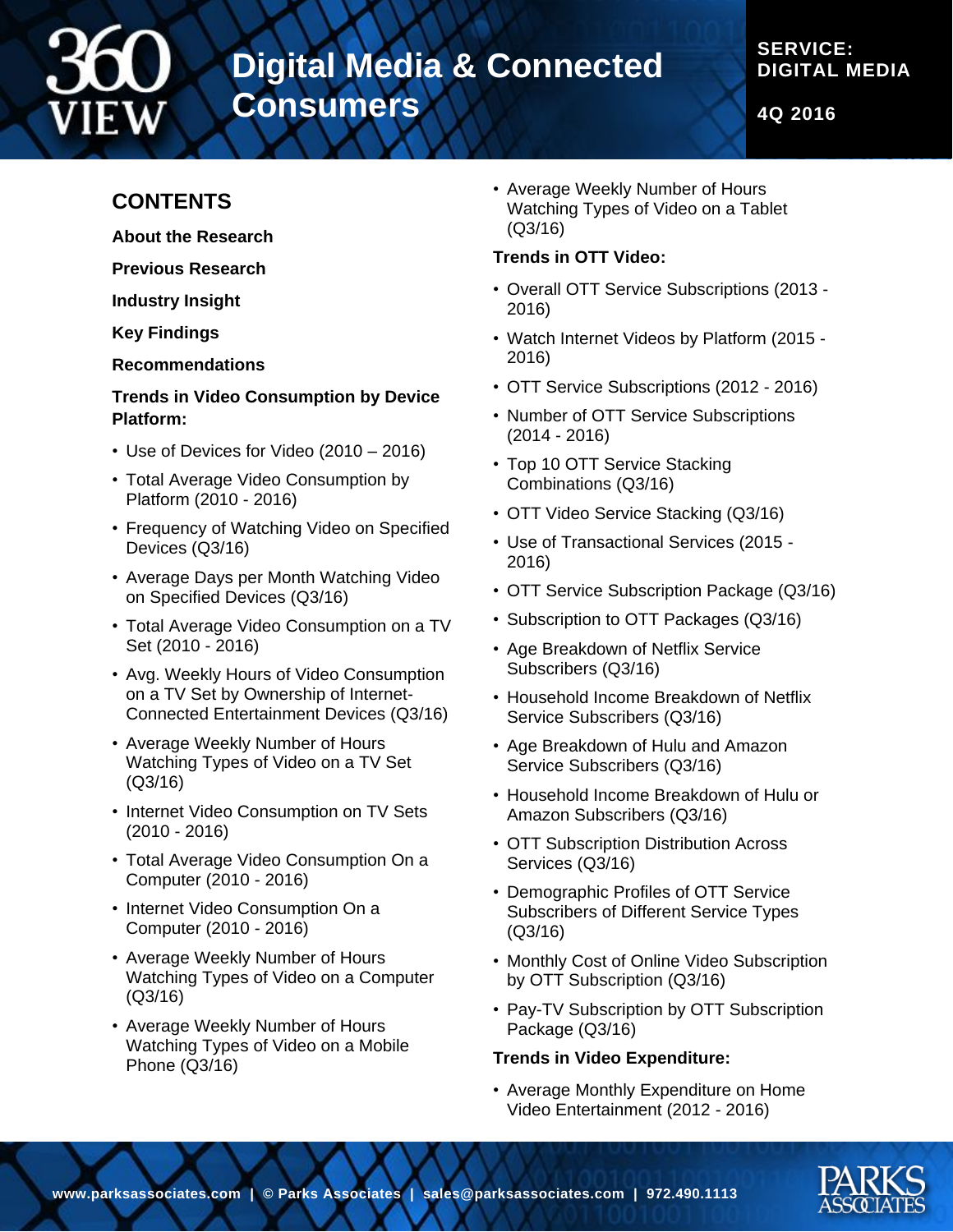

**4Q 2016**

- Average Monthly Expenditure on Video (Q3/16)
- Average Monthly Expenditure on Media Types (Q3/16)
- Average Household Monthly Expenditure on Internet Video (2012 - 2016)
- Average Household Expenditure on Home Video Entertainment by Video Sources (2012 - 2016)

#### **Digital Audio & Music Services:**

- Average Weekly Number of Hours Streaming Music or Audio (Q3/16)
- Overall Online Music Service Subscriptions (2015 - 2016)
- Subscription to Online Music Services (2015 - 2016)
- Online Music Service Among Online Music Subscribers (Q3/16)
- Average Weekly Hours Streaming Music or Audio by Age (Q3/16)
- Subscription to Online Music Services by Ownership of a Fitness Tracker (Q3/16)
- Subscription to Online Music Services by Ownership of a Smart Watch (Q3/16)
- Demographic Profiles of Online Music Service Subscribers (Q3/16)

#### **Out-of-Home Media Consumption:**

- Frequency of Out-of-Home Media Consumption (Q3/16)
- Services Used for Out-of-Home Media Streaming (Q3/16)
- Preferred Method for Out-of-Home Media Consumption (Q3/16)
- Weekly Out-of-Home Media Consumption by Age (Q3/16)
- Preferred Method for Out-of-Home Media Consumption by Age (Q3/16)
- Services Used to Stream Video Outside the Home by Age (Q3/16)
- Services Used to Stream Video Outside the Home by Children at Home (Q3/16)
- Weekly Out-of-Home Media Consumption by Children at Home (Q3/16)
- Services Used to Stream Audio Outside the Home by Age (Q3/16)

#### **Online Video Usage:**

- Frequency of Streaming Media (Q3/16)
- Average Number of Days Per Month Participating in Online Video Activity by Age (Q3/16)
- Average Number of Days Per Month Participating in Online Video Activity by Income (Q3/16)
- Average Number of Days Per Month Participating in Online Video Activity by Education (Q3/16)
- Consumer Involvement in Live Streaming from Social Networks or Websites (Q3/16)
- Attitudes About Pay-TV (Q3/16)
- Attitudes About Online Media (Q3/16)
- Attitudes About Online Media by Age (Q3/16)
- Preference for Watching a Live Video Stream vs. In-Person Event Attendance by Involvement in Livestreaming (Q3/16)

#### **Segmentation Overview:**

- Parks Associates Video Viewing Segments
- Video Viewing Segments (2010 2016)
- Segment Descriptions
- Overall OTT Service Subscriptions by Video Viewing Segment (Q3/16)
- Overall OTT Service Subscriptions by Video Segments (2014 - 2016)
- Monthly Expenditures on Internet Video by Video Segments (2012 - 2016)

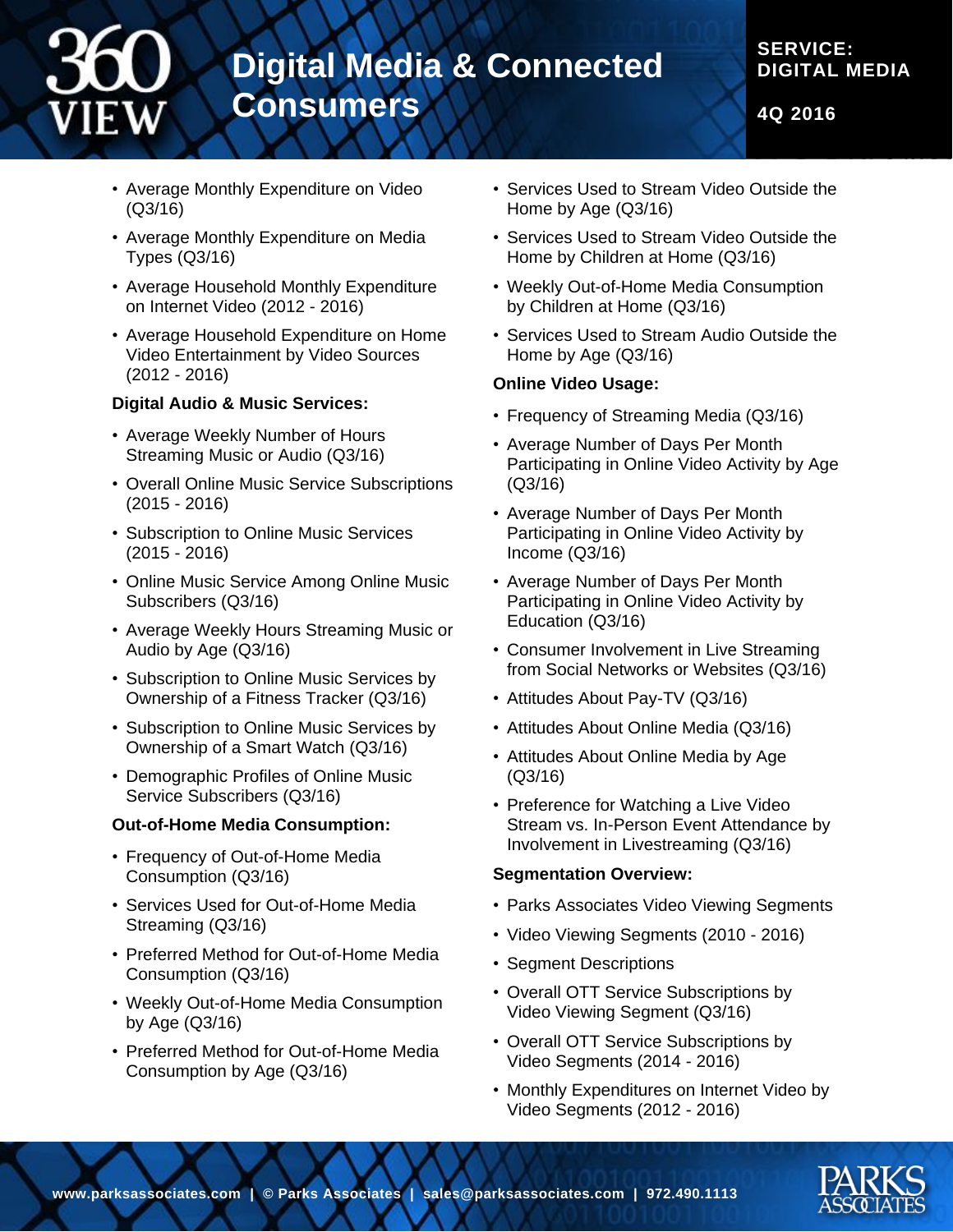

**SERVICE: DIGITAL MEDIA**

**4Q 2016**

- Total Average Weekly Number of Hours of Video Consumption on Platforms by Video Segments (Q3/16)
- Total Average Weekly Number of Hours of Video Consumption of Media Types by Video Segments (Q3/16)
- Top 5 OTT Service Subscriptions by Video Viewing Segments (Q3/16)
- Average Monthly Expenditure on Packaged Media and Internet Video by Viewing Segment (Q3/16)
- Average Monthly Expenditure on Packaged Media by Viewing Segment (Q3/16)
- Average Monthly Expenditure on Internet Video by Viewing Segment (Q3/16)
- Average Monthly Expenditure on Pay-TV Total by Viewing Segment (Q3/16)
- Average Monthly Expenditure on Movie Tickets by Viewing Segment (Q3/16)
- Attitudes About Pay-TV Service by Video Viewing Segments (Q3/16)
- Attitudes About Pay-TV Service by Video Viewing Segments (Q3/16)
- Attitudes About Online Media by Video Viewing Segments (Q3/16)